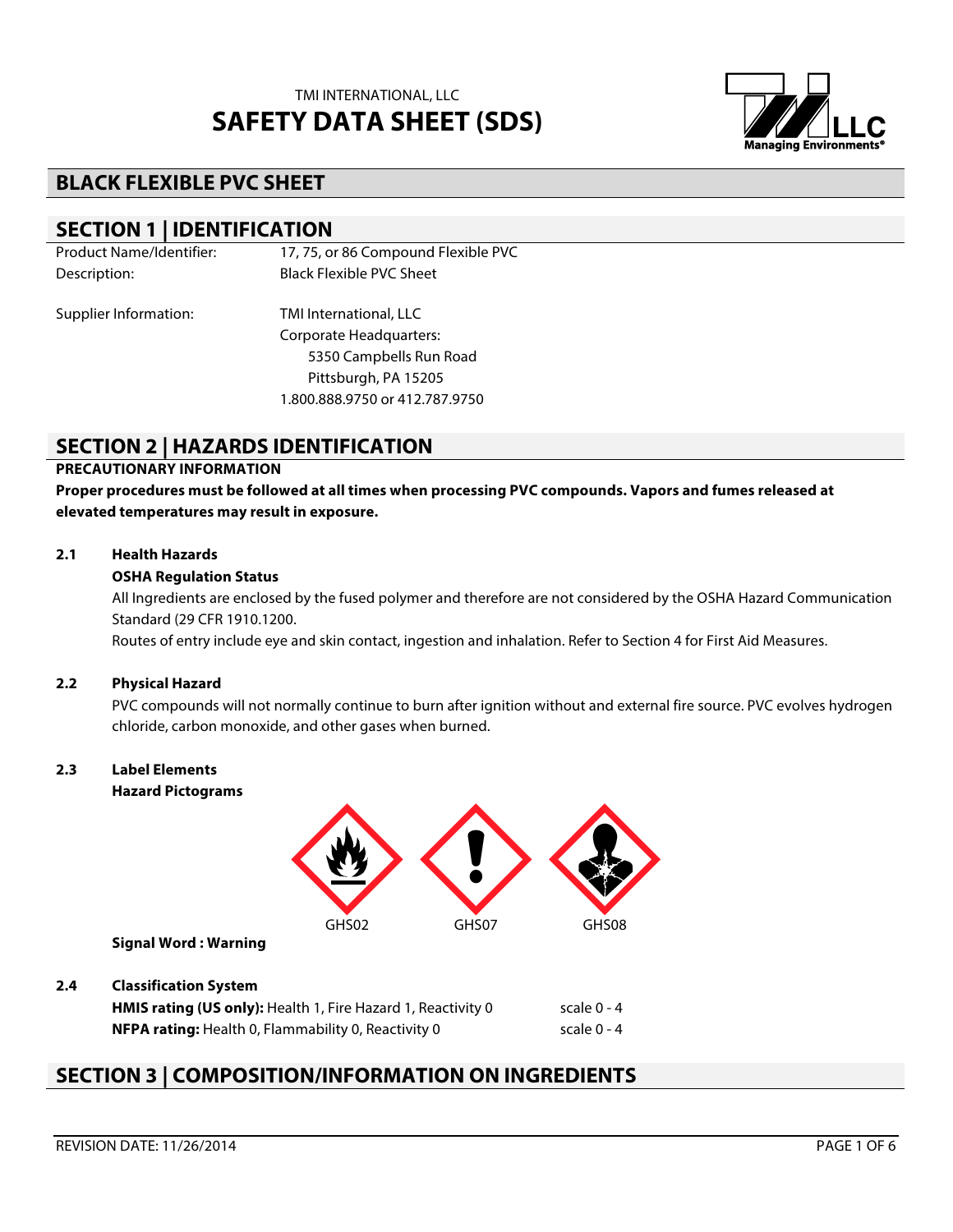

## **BLACK FLEXIBLE PVC SHEET**

| Component                                                                                                                  | CAS#       | $Wt.$ %    |  |
|----------------------------------------------------------------------------------------------------------------------------|------------|------------|--|
| Polyvinyl Chloride Resin                                                                                                   | 68648-82-8 | $20 - 80%$ |  |
| Compounded PVC is an inert material in its normal usage. All the components listed below are encapsulated in the fused PVC |            |            |  |
| matrix. Typical composition for this compound-application are listed below, not all component are used in all formulas.    |            |            |  |

| <b>Proprietary Additives</b> |         |          |                                                                                                 |
|------------------------------|---------|----------|-------------------------------------------------------------------------------------------------|
| Component                    | CAS#    | $Wt.$ %  | <b>Ingredients</b>                                                                              |
| Plasticizer                  | Mixture | $0 - 60$ | High Molecular weight esters                                                                    |
| Inert Filler                 | Mixture | $0 - 45$ | CaCO <sub>3</sub> , talc , carbon black, clay                                                   |
| <b>Heat Stabilizer</b>       | Mixture | $1 - 3$  | Organometallic compounds<br>of barium and/or calcium-zinc<br>Organic and inorganic<br>colorants |
| Colorant                     | Mixture | $0 - 5$  |                                                                                                 |

## **SECTION 4 | FIRST-AID MEASURES**

| Flush with water. If irritation persists seek medical attention.<br><b>Eyes</b>                                                    |  |
|------------------------------------------------------------------------------------------------------------------------------------|--|
| <b>Skin</b><br>No adverse effects anticipated under normal conditions. Flush with water to remove material from skin. Obtain       |  |
| medical attention if irritation is present and persist.                                                                            |  |
| No adverse effect anticipated under normal conditions if adequately ventilated. If exposure occur, remove the<br><b>Inhalation</b> |  |
| exposure individual to fresh air. Obtain immediately medical attention if irritation persist.                                      |  |
| Do not induce vomit. Seek medical attention<br>Ingestion                                                                           |  |

## **SECTION 5 | FIRE-FIGHTING MEASURES**

| <b>Flash Ignition Temperature</b>                          | $>600^\circ$ F                               |
|------------------------------------------------------------|----------------------------------------------|
| <b>Autoignition Temperature</b>                            | Not Applicable                               |
| <b>Fire Fighting Procedures / Fire Extinguishing Media</b> | Water, carbon dioxide, foam and dry chemical |

### **Unusual Fire and Explosion Hazards**

PVC evolves hydrogen chloride, carbon monoxide, and other gases when burned. Exposure to combustion products may be fatal and should be avoided. PVC Compounds will normally continue to burn after ignition without and external source. Do not allow fire fighting runoff water to enter natural streams. The water may contain HCL and other combustion products.

#### **Fire-Fighting Equipment**

Wear full bunker gear including a positive self contained breathing equipment.

# **SECTION 6 | ACCIDENTAL RELEASE MEASURES**

### **Protect People**

Remove unnecessary personnel from the release area. Wear appropriate personal protective equipment during clean up.

#### **Protect Environment**

Contain material to prevent contamination of the soil, surface water or ground water.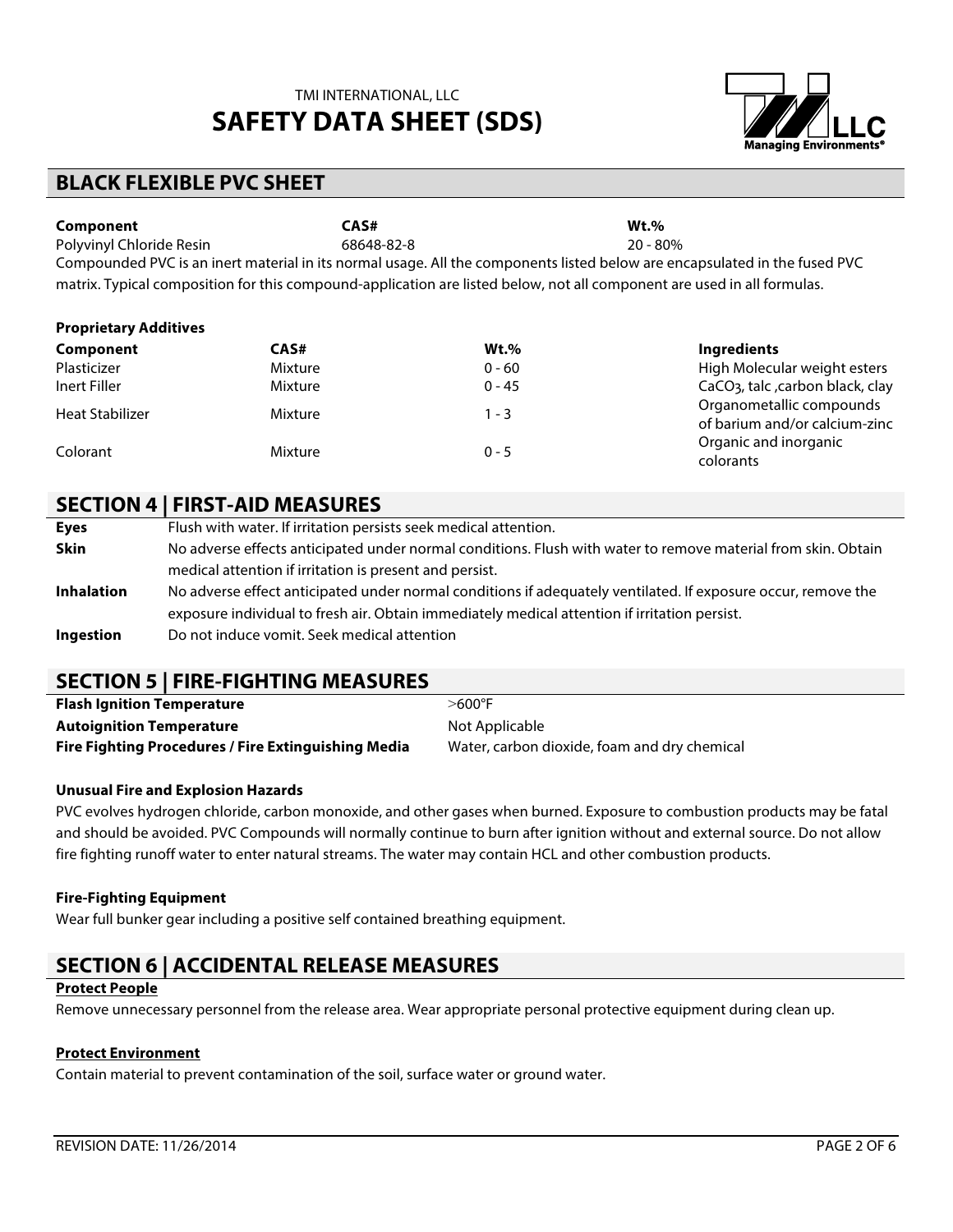

# **BLACK FLEXIBLE PVC SHEET**

### **Clean Up**

Clean up uncontaminated material and recycle into process. Sweep or vacuum.

# **SECTION 7 | HANDLING AND STORAGE**

### **Advice on Safe Handling**

Use proper personal protective equipment during handling. Minimize dust generation and accumulation. Use good housekeeping practices.

### **Protective Measure**

Use methods to minimize generation of dust.

Wash thoroughly after handling. PVC resin processing may result in the release of low levels of vinyl chloride monomer. Use only in well-ventilated areas.

### **Storage**

Store in a cool, well ventilated dry place away from direct sunlight, heat, and incompatible material. Store away from food and beverages. Keep container closed to prevent contamination.

## **SECTION 8 | EXPOSURE CONTROLS/PERSONAL PROTECTION**

All personal protective equipment should be selected in accordance with the hazard assessment required by 29CFR 1919.132.

#### **Respiratory Protection**

For most conditions, no respiratory protection should be needed. However, if dust is produced during handling a NIOSH approved air purifying filter respirator that meets the requirements of 29 CFR 1919.134 should be used. Full –face self contained breathing apparatus may be needed when dealing with vapors from combustion of product. Respirators must be selected accordingly with airborne levels.

### **Eyes Protection**

Use safety glasses.

#### **Skin Protection**

Protective clothing and gloves for contact with molten plastic.

### **Engineering Control**

Provide general and local exhaust ventilation to control air borne. Local exhaust ventilation should comply with OSHA regulations and the American Conference of Industrial Hygienist, Industrial Ventilation – A Manual of Recommended Practice.

#### **Exposure Guidelines**

No exposure limits have been established for PVC. It is recommended that exposure be kept below the limits for Particulate not otherwise classified according to the Centre for Disease Control and Prevention:

OSHA-PEL  $15 \text{ mg/m}^3$  8 hr-TWA (Total Dust) 5 mg/m<sup>3</sup> 8 hr-TWA ( Respirable)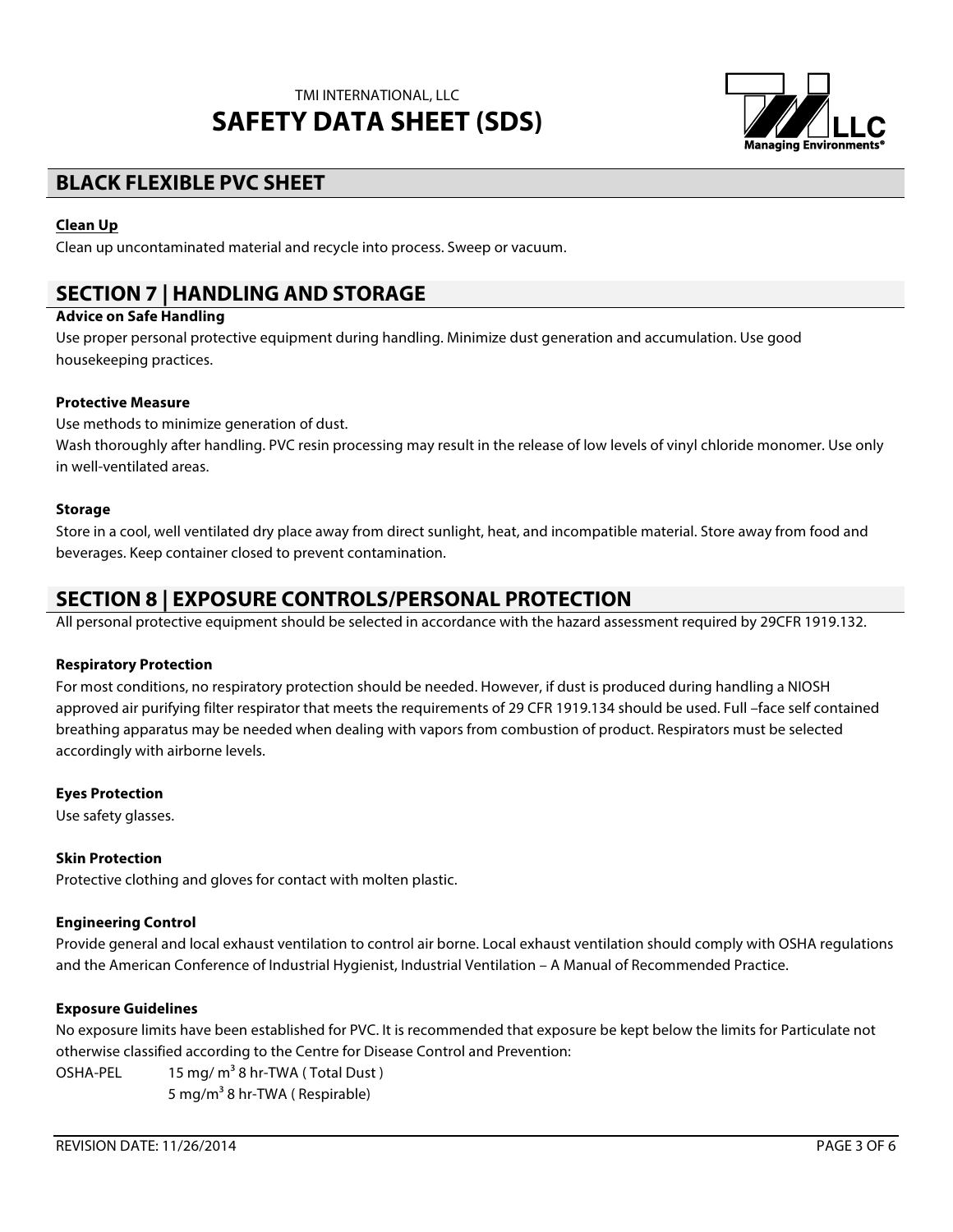

# **BLACK FLEXIBLE PVC SHEET**

PEL Permissible Exposure Limit

TWA Time-Weighted Average Concentration

Under normal processing conditions, no occupational exposure to vinyl chloride monomer exceeding the established limits for this material are anticipated.

**The OSHA-PEL for vinyl chloride is 1 ppm over an 8hr-TWA. The OSHA-STEL for vinyl chloride is 5 ppm for any 15-minute period.**

## **SECTION 9 | PHYSICAL AND CHEMICAL PROPERTIES**

| APPEARANCE                   | Pellets of different sizes, hardness, and colors |
|------------------------------|--------------------------------------------------|
| <b>ODOR</b>                  | No distinct odor                                 |
| <b>BOILING POINT</b>         | Solid                                            |
| <b>MELTING POINT</b>         | Varies                                           |
| <b>SOLUBILITY</b>            | None                                             |
| SPECIFIC GRAVITY (WATER=1.0) | 1.22                                             |
| VAPOR DENSITY (AIR=1.0)      | Not Applicable                                   |
| <b>VAPOR PRESSURE</b>        | Not Applicable                                   |
| <b>PH</b>                    | Not Applicable                                   |
| <b>VOC</b>                   | Less than 5 parts per million                    |
|                              |                                                  |

## **SECTION 10 | STABILITY AND REACTIVITY**

### **STABILITY**

Stable under normal conditions.

### **POLIMERIZATION**

Hazardous polymerization does not occur.

### **CONDITIONS TO AVOID**

Instantaneous temperatures above 240°C (464°F). Prolonged heating combined with shear during processing can generate hazardous decomposition products.

### **HAZARDOUS DECOMPOSITION PRODUCTS**

Overheating may cause thermal degradation of PVC compound. Fumes and vapor (including CO, CO<sub>2</sub> and HCL) may be produced as result of thermal degradation. These emissions are possible to occur during normal operating condition and may accumulate if ventilation is insufficient.

### **INCOMPATIBLE MATERIALS**

Do not allow this product to contact acetal or acetal copolymer within the processing machine. At processing conditions the two materials are mutually destructive.

# **SECTION 11 | TOXICOLOGICAL INFORMATION**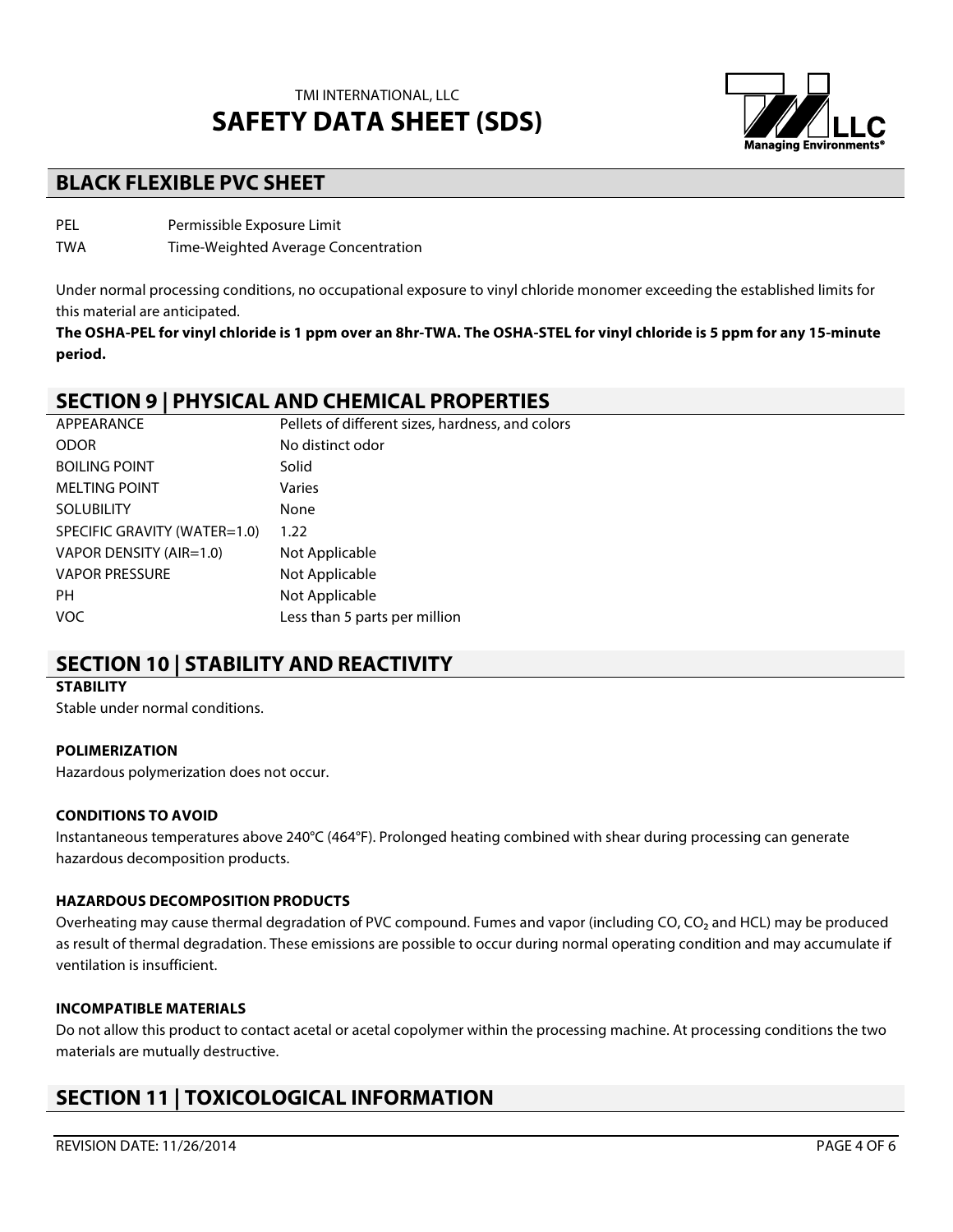

# **BLACK FLEXIBLE PVC SHEET**

This information on PVC compounds is extracted from HSDB and NTP databases.

#### **ANIMAL TOXICITY**

Oral Rat, TDʟ○ 210 gm/kg Inhalation Mouse,  $LC_{\epsilon_0}$  140 mg/m<sup>3</sup>

TDʟ○= Lowest toxic dose in a given species by a given route of exposure.

 $LC_{50}$  = Concentration that is lethal to 50% of a given species by a given route of exposure.

Rodents exposed to PVC by dietary or inhalation routes for 6-24 months have shown no significant toxicological effects.

While PVC is generally considered an inert polymer, exposure to PVC dust has been reported to cause lung changes in animals and human, including decreased respiratory capacity and inflammation. However, exposure approaching the nuisance dust exposure limits are not anticipated to pose a significant health risk.

## **SECTION 12 | ECOLOGICAL INFORMATION**

### **ENVIRONMENTAL IMPACT**

Aquatic: No data available Biodegradation: Not subject to biodegradation

Due caution should be exercised to prevent accidental release of this material to the environment.

## **SECTION 13 | DISPOSAL CONSIDERATIONS**

### **WASTE MANAGEMENT INFORMATION**

Do not dump into any sewer, on the ground, or into body of water. Any disposal practice nust be in compliance with local, state and federal laws and regulations.

## **SECTION 14 | TRANSPORT INFORMATION**

This product is not regulated under the following regulations:

- United States Department of Transportation, DOT
- United States Coast Guard Regulations
- International Maritime Organization (IMO) regulations
- International Civil Aviation Organization (ICAO) regulations
- International Air Reports Association (IATA) regulations
- European Agreement Concerning the International Carriage of Dangerous Goods by Road (ADR) regulations
- European Agreement Concerning the International Carriage of Dangerous Goods by Rail (RID) regulations
- Australian Dangerous Good (ADG) regulations

## **SECTION 15 | REGULATORY INFORMATION**

### **OSHA SARA Title III**

All Section are Not Applicable for the product.